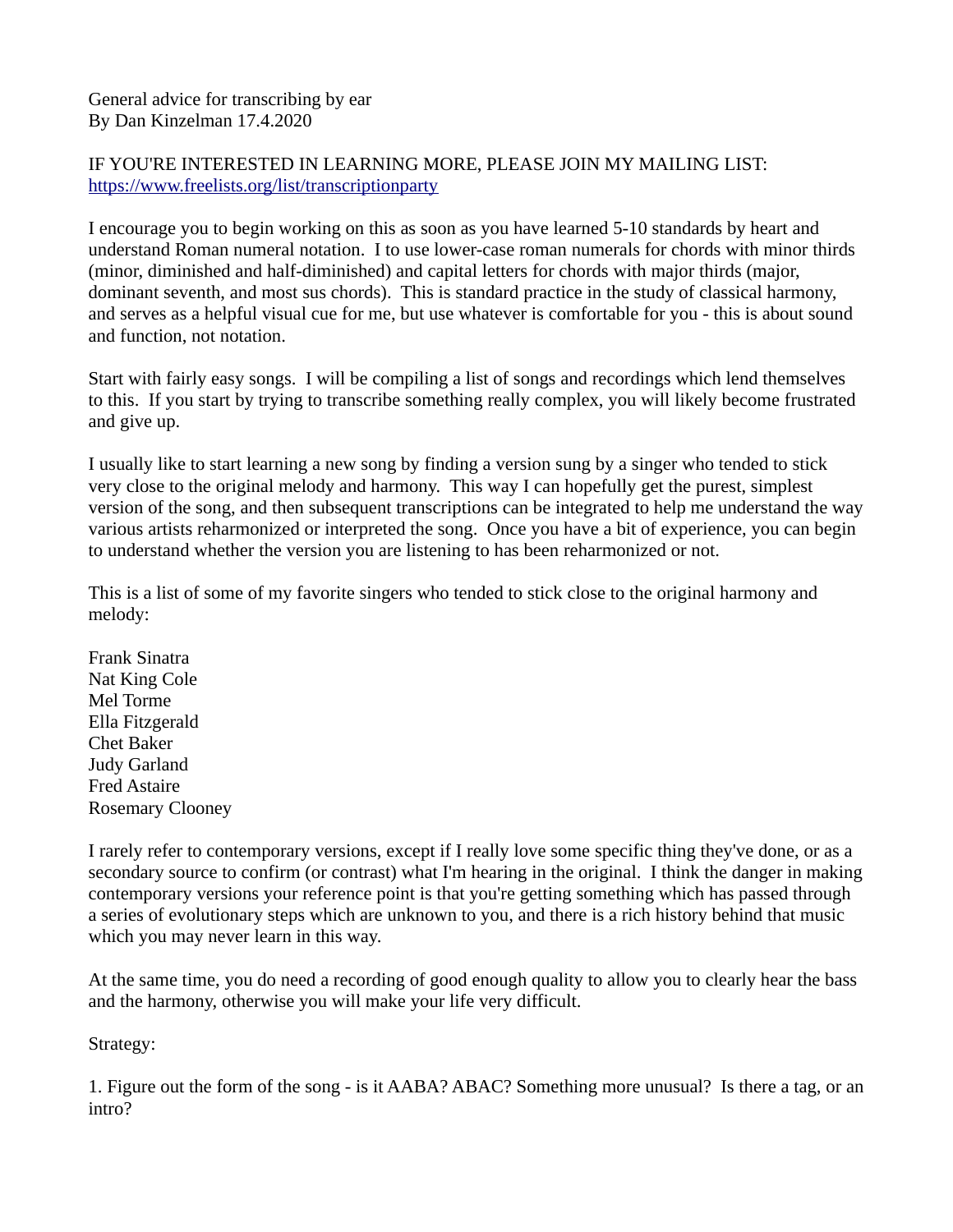Once you feel secure about this, put barlines on your staff paper and label sections A, B, C, etc. Avoid using repeat signs and first and second endings unless you are absolutely certain that there are no variations. Lay things out so that you can easily find your place (try to put 4 bars on a line, unless the song has an odd form, in that case do whatever makes most sense).

2. Figure out whether the song is in a major or minor key. Try to start to memorize the sound of that key, and if possible, it's dominant, and sing the scale to yourself. Keep these sounds in your head throughout the rest of the process.

3. Now we start figuring out the changes. Start with the easiest things, don't necessarily try to start at the first bar of the song, and don't worry too much about chord quality (major, minor, dominant etc) for now, just try to get the roman numerals.

Start to fill in the most obvious things you hear: where is the I chord? Are there any turnarounds? Any obvious things you recognize easily?

Write in whatever you are certain of, and make note of any major modulations you hear, or unusual harmonic movements that draw your attention. You don't need to figure them out immediately, but you should start to indicate where they fall in the structure.

4. Once you've filled in everything that comes easily, check your work. Make sure you're not fooling yourself - sing the bassline to yourself without the track, and sing the scale for reference. Then spot check anything you are unsure of. If you find errors, correct them, or if you are not yet sure what the real answer is, cross out the wrong answer (but leave it visibile so you don't make the same mistake again). My sheet is usually full of crossed out things at this point, or symbols written with a question mark if I have an idea but am not yet sure.

5. Now you should have some things you are sure of and a number of gaps. Start to fill in the gaps, and remember you can work backwards. If you know bar one and bar three, you could try to think about what happens *after* bar one, but you can also think about what happens *before* bar three.

6. Use logic to make hypotheses, thinking about other standards you already know. Standard harmony is highly modular, and many of these modules are repeated in numerous songs. If you can't figure out what is happening by listening, try imagining what you might do logically to fill the hole you haven't yet figure out and move gracefully to the next chord you are sure about. Sing your hypothetical progressions to yourself, then check them with the recording and see if you were right.

7. If there are some spots that you're having trouble with, think about checking another chorus (if the recording has multiple choruses). Sometimes the arrangement will be slightly different and things will become clearer.

8. If you're really stuck, try pausing the recording exactly at the chord you are unsure of. Immediately sing the bass note you are unsure of and try singing down or up (use either the appropriate scale, or the chromatic scale) to arrive at the tonic or the dominant. If you play an instrument with keys or physical positions, imagine a comfortable key for you and imagine playing those notes on your instrument: What would it feel like?